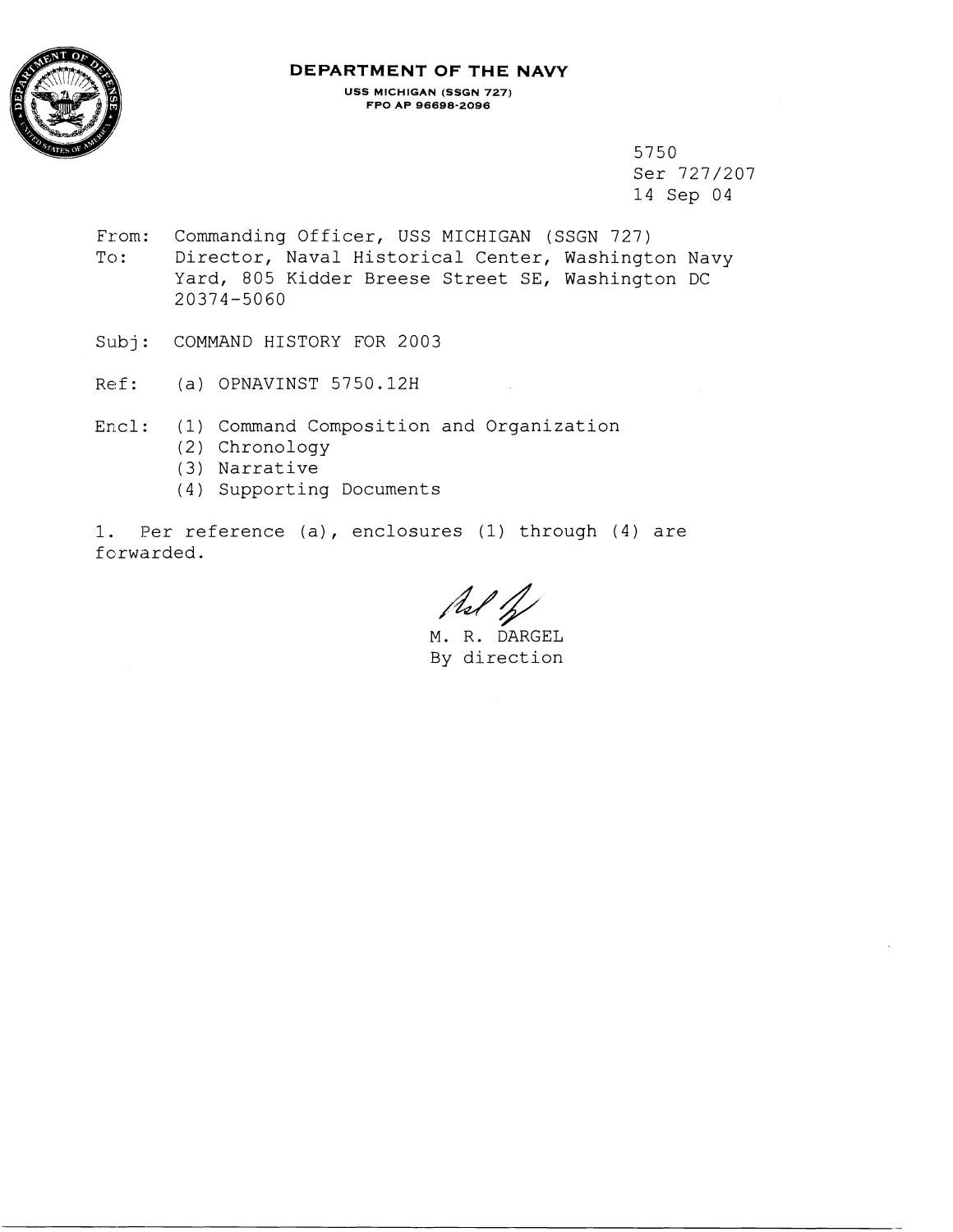#### COMMAND COMPOSITION AND ORGANIZATION

### USS MICHIGAN (SSBN 727) UIC: 35955 and 35956

1. Mission. The mission of the SSBN 726 class submarine is to provide strategic deterrence against hostile attack by maintaining a continuous capability to deliver strategic missile attacks against hostile targets. In order to carry out this mission, SSBN 726 class submarines are designed to :

a. Operate at sea for extended periods as a highly reliable, survivable deterrent to nuclear attack by foreign powers and to destroy land targets with nuclear-armed missiles.

b. Minimize the probability of detection by any potential threat.

c. Operate defensively against submarine and surface ship threats as necessary to accomplish the mission.

2. Organizational Structure. USS MICHIGAN (SSBN 727), the second in the Ohio Class of nuclear strategic ballistic missile submarines, was commanded in 2003 by CDR Dietrich H. Kuhlmann, I11 (GOLD Crew) and CDR Thomas M. Calabrese (BLUE Crew) .

On 17 October the ship combined crews under the command of CClR Calabrese. The ship had originally been scheduled to ccmmence an Engineered Refueling Overhaul and SSGN Conversion in November 2003, but due to schedule delays at Puget Sound Naval Shipyard and material casualties on other Submarine Squadron 17 ships, the ship deployed for an additional strategic deterrent patrol in October 2003.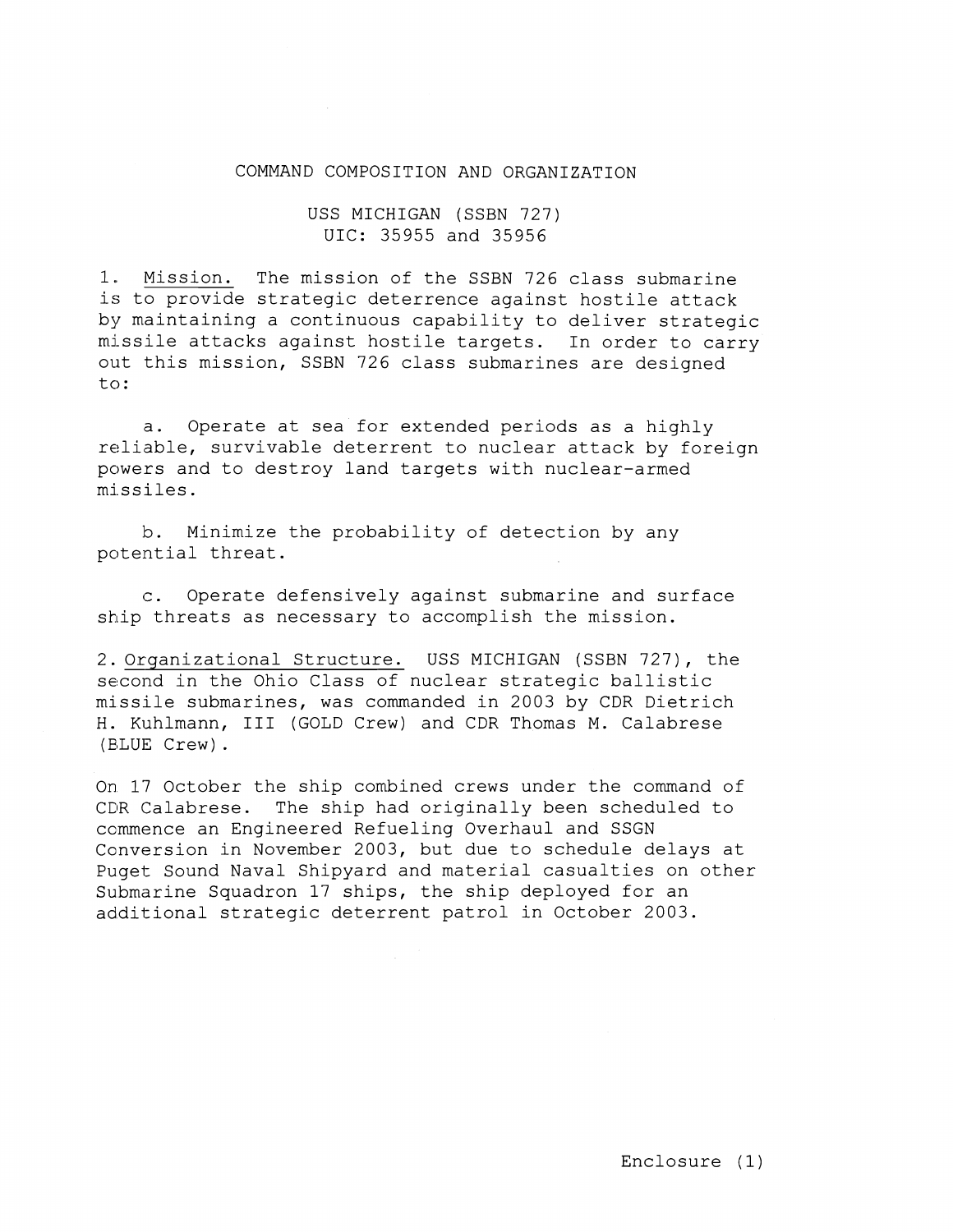#### **CHRONOLOGY**

| <b>DATE</b> |           |  |  |  |  |                       | <b>EVENT</b>                                                      |
|-------------|-----------|--|--|--|--|-----------------------|-------------------------------------------------------------------|
| 01JAN 03    |           |  |  |  |  |                       | UNDERWAY PATROL 64                                                |
|             |           |  |  |  |  | 12 FEB 03 - 17 FEB 03 | INPORT SAN DIEGO, CA                                              |
|             |           |  |  |  |  | 24 FEB 03 - 26 FEB 03 | OPERATIONAL REACTOR SAFEGUARDS<br>EXAM                            |
|             | 26 FEB 03 |  |  |  |  |                       | INPORT BANGOR, WA                                                 |
|             | 01 MAR 03 |  |  |  |  |                       | BLUE CREW RELIEVED GOLD CREW                                      |
|             |           |  |  |  |  |                       | 01 MAR 03 - 03 APR 03 REFIT PERIOD                                |
|             | 03 APR 03 |  |  |  |  |                       | POST REFIT SEA TRIALS, DABOB BAY                                  |
|             | 06 APR 03 |  |  |  |  |                       | UNDERWAY FOR PATROL 65                                            |
|             |           |  |  |  |  | 15 MAY 03 - 19 MAY 03 | INPORT SAN DIEGO, CA FOR NAVY<br>TECHNICAL PROFICIENCY INSPECTION |
|             | 23 MAY 03 |  |  |  |  |                       | UNDERWAY FOR OVERHAUL PRE-ARRIVAL<br>TESTING                      |
|             |           |  |  |  |  | 23 MAY 03 - 24 MAY 03 | INPORT SAN DIEGO, CA                                              |
|             |           |  |  |  |  | 03 JUN 03 - 04 JUN 03 | INPORT BANGOR, WA                                                 |
|             |           |  |  |  |  | 10 JUN 03 - 12 JUN 03 | OPERATIONAL REACTOR SAFEGUARDS<br><b>EXAM</b>                     |
|             | 12 JUN 03 |  |  |  |  |                       | INPORT BANGOR, WA                                                 |
|             | 15 JUN 03 |  |  |  |  |                       | GOLD CREW RELIEVED BLUE CREW                                      |
|             |           |  |  |  |  |                       | 15 JUN 03 - 29 JUL 03 REFIT PERIOD                                |

 $\hat{\zeta}$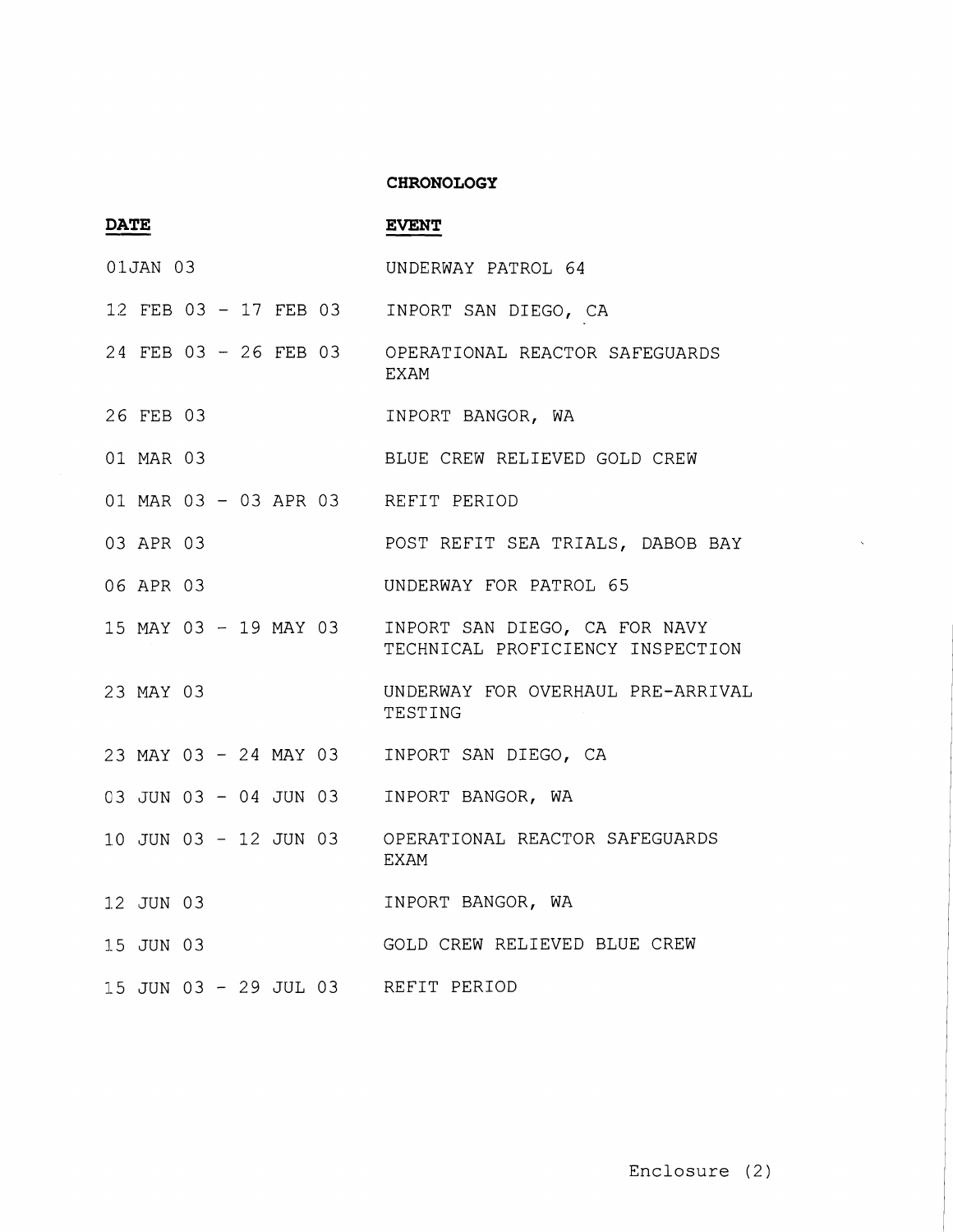- 29 JUL 03 POST REFIT SEA TRIALS, DABOB BAY
- 311 JUL 03 UNDERWAY FOR PATROL 66
- 15 SEP 03 18 SEP 03 TACTICAL READINESS EVALUATION
- 18 SEP 03 22 SEP 03 INPORT PEARL HARBOR, HI
- 06 OCT 03 INPORT BANGOR, WA
- 09 OCT 03 BLUE CREW RELIEVED GOLD CREW
- 09 OCT 03 13 OCT 03 VOYAGE REPAIR PERIOD
- 13 OCT 03 16 OCT 03 UNDERWAY FOR REFRESHER TRAINING
- 16 OCT 03 18 OCT 03 INPORT BANGOR, WA FOR CREW COMBINATION
- 18 OCT 03 UNDERWAY FOR PATROL 67
- 26 NOV 03 03 DEC 03 INPORT BANGOR, WA
- 03 DEC 03 UNDERWAY FOR OPERATIONS ON NANOOSE ACOUSTIC RANGE
- 15 DEC 03 INPORT BANGOR, WA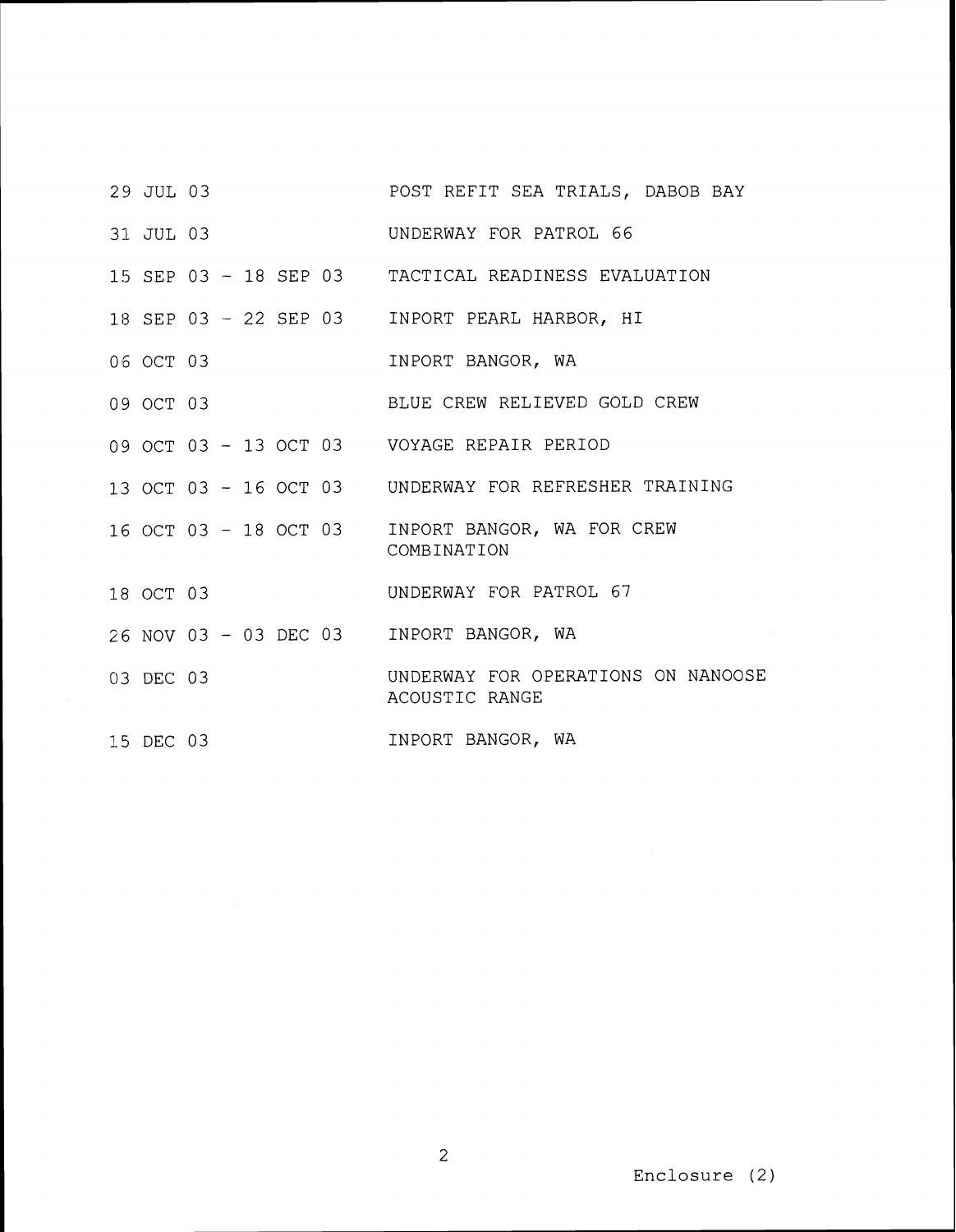## **NARRATIVE**

No narrative is provided. The events listed in the chronology need no further amplification.